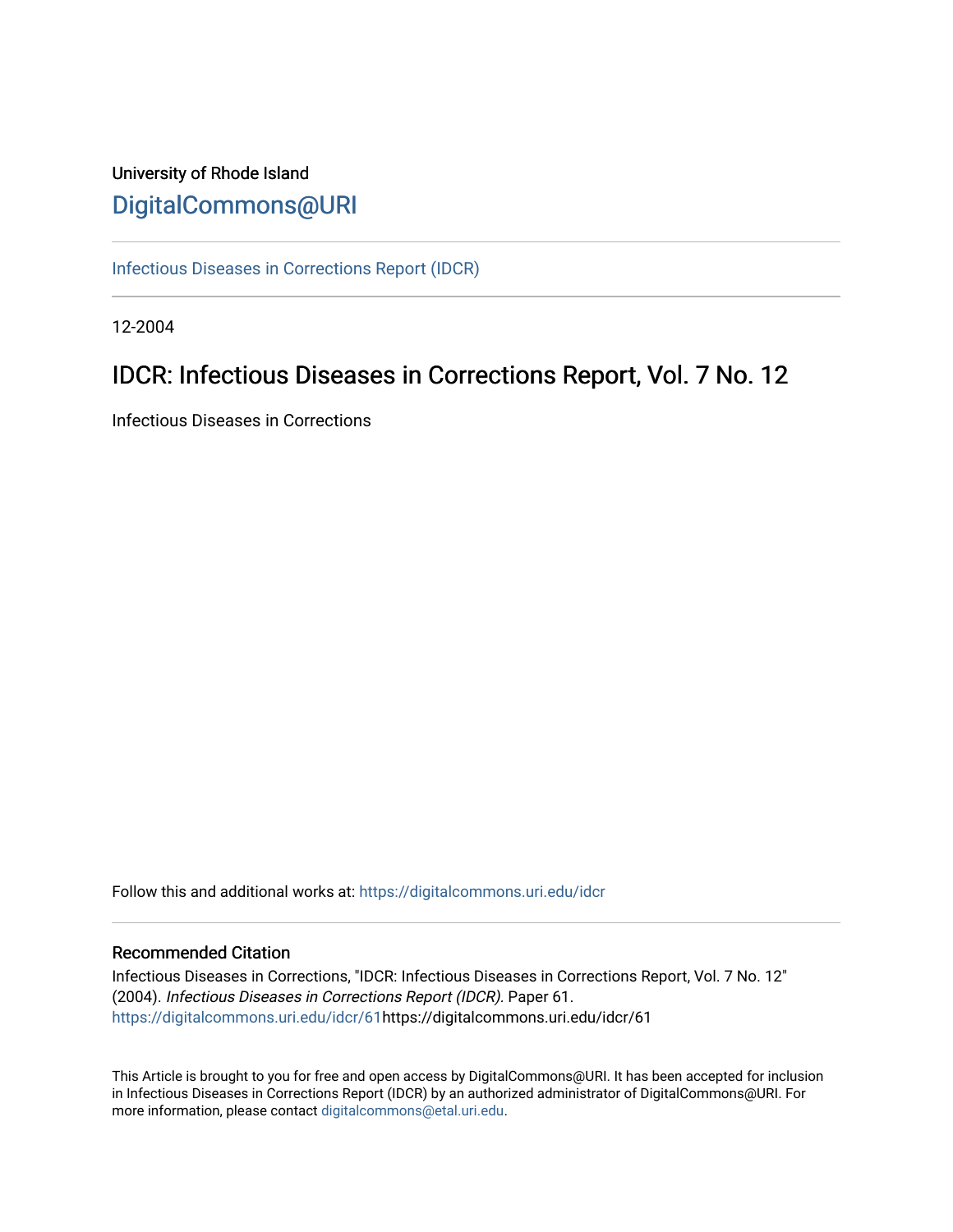



Dec. 2004 Vol. 7, Issue 12

### NFECTIOUS DISEASES IN CORRECTIONS REPORT

### SPONSORED BY THE BROWN MEDICAL SCHOOL, OFFICE OF CONTINUING MEDICAL EDUCATION

### **ABOUT IDCR**

*IDCR, a forum for correctional problem solving, targets correctional physicians, nurses, administrators, outreach workers, and case managers. Published monthly and distributed by email and fax, IDCR provides up-to-the moment information on HIV/AIDS, hepatitis, and other infectious diseases, as well as efficient ways to administer treatment in the correctional environment. Continuing Medical Education credits are provided by the Brown University Office of Continuing Medical Education. IDCR is distributed to all members of the Society of Correctional Physicians (SCP) within the SCP publication, CorrDocs (www.corrdocs.org).*

### **CO-CHIEF EDITORS**

**Joseph Bick, MD** *Chief Medical Officer, California Medical Facility, California Department of Corrections*

> **Anne S. De Groot, MD** *Director, TB/HIV Research Lab, Brown Medical School*

#### **DEPUTY EDITORS Frederick L. Altice, MD**

*Director, HIV in Prisons Program, Yale Univ. AIDS Program*

**David P. Paar, MD** *Director, AIDS Care and Clinical Research Program, Univ. of Texas, Medical Branch*

**Bethany Weaver, DO, MPH** *Acting Instructor, Univ. of Washington Center for AIDS and STD Research*

> **Renee Ridzon, MD** *Bill & Melinda Gates Foundation*

### **SUPPORTERS**

*IDCR is grateful for the support of the following companies through unrestricted educational grants: Major Support: Abbott Laboratories, Boehringer Ingelheim and Roche Pharmaceuticals. Sustaining: Pfizer Inc., Gilead Sciences, Inc., GlaxoSmithKline, Merck & Co., Schering-Plough and ViroLogic.*

### **IDCR MISSION STATEMENT**

We changed our name from HEPP Report to IDCR (Infectious Diseases in Corrections Report) to encompass all infectious diseases that impact the correctional setting. IDCR's goal is to educate correctional health care providers about the appropriate medical management of prisoners infected with HIV, hepatitis, TB, and other infectious diseases; to encourage these providers to improve their networks with correctional, academic or community-based infectious disease experts; and to promote a level of infectious disease care in correctional facilities that is equivalent to the "community standard."

### **USE OF HIV RESISTANCE TESTING IN ANTIRETROVIRAL THERAPY DECISION MAKING**

*By Dr. Ian Frank, Attending Physician; Director, Antiretroviral Clinical Research; and Associate Professor, Department of Medicine, University of Pennsylvania*

As HIV replicates, mutations in the HIV genome develop due to errors in the transcription of RNA to DNA by the viral enzyme reverse transcriptase. When these errors are introduced into viral genes, a mutation may result. If the mutation occurs in one of the HIV proteins that is a target of an antiretroviral drug, the result may be decreased susceptibility or resistance to that drug, and lack of inhibition of viral replication by that drug. All progeny virions that are produced from a cell harboring mutant, resistant virus contain the same mutation or set of mutations. Approximately one mutation is introduced into the virus genome with each cycle of virus replication.<sup>1</sup> Because HIV replicates at such a rapid rate roughly one to 10 billion viral particles are produced daily<sup>2</sup> - virtually all possible mutations in the HIV genome are generated within a patient on a daily basis. In this way, all HIV patients, including those naïve to therapy, harbor a diverse population of viruses with differing susceptibilities to the currently available antiretroviral drugs. When a patient starts antiretroviral therapy, failure to achieve or maintain plasma viral loads below quantifiable levels invariably leads to the selection of virus that contains mutation(s) that confer a survival advantage to the virus; in this case, there is some degree of resistance to one or more drugs within the patient's combination. Virus that is resistant to a drug within one class of antiretroviral agents is often cross-resistant to other drugs within the same class. Thus, when patients develop resistant virus, the potential to construct effective combinations of antiretroviral medications declines quickly. In order to achieve the goal of inhibiting virus replication and maintaining immunologic function in individuals who will live with HIV infection for decades, the selection of combinations that limit resistance and maintain therapeutic options for those who fail is essential.

Assays are now available that allow for the identification of resistant virus. The value of resistance assays has been validated by (1) improved outcomes in randomized clinical trials in which treatment decisions are made with resistance data compared to those made without this information and (2) from clinical trials that demonstrate improved virologic outcomes when patients receive more agents to which their virus is sensitive as determined by resistance tests. 3-5

#### **Types of Resistance Assays**

Assays that report HIV resistance do so in two ways. Phenotypic resistance tests measure the concentration of drug needed to inhibit the replication of a patient's virus. Typically, this is quantitated by specifying the concentration of

#### *Continued on page 2*

### **WHAT'S INSIDE**

| Inmate Peer Education: 101 pg 6 |  |
|---------------------------------|--|
|                                 |  |
|                                 |  |

Brown Medical School | Providence, RI 02912 | 401.863.6128 | fax: 401.863.6087 | www.IDCRonline.org *If you have any problems with this fax transmission please call 800.748.4336 or e-mail us at IDCR@corrections.net*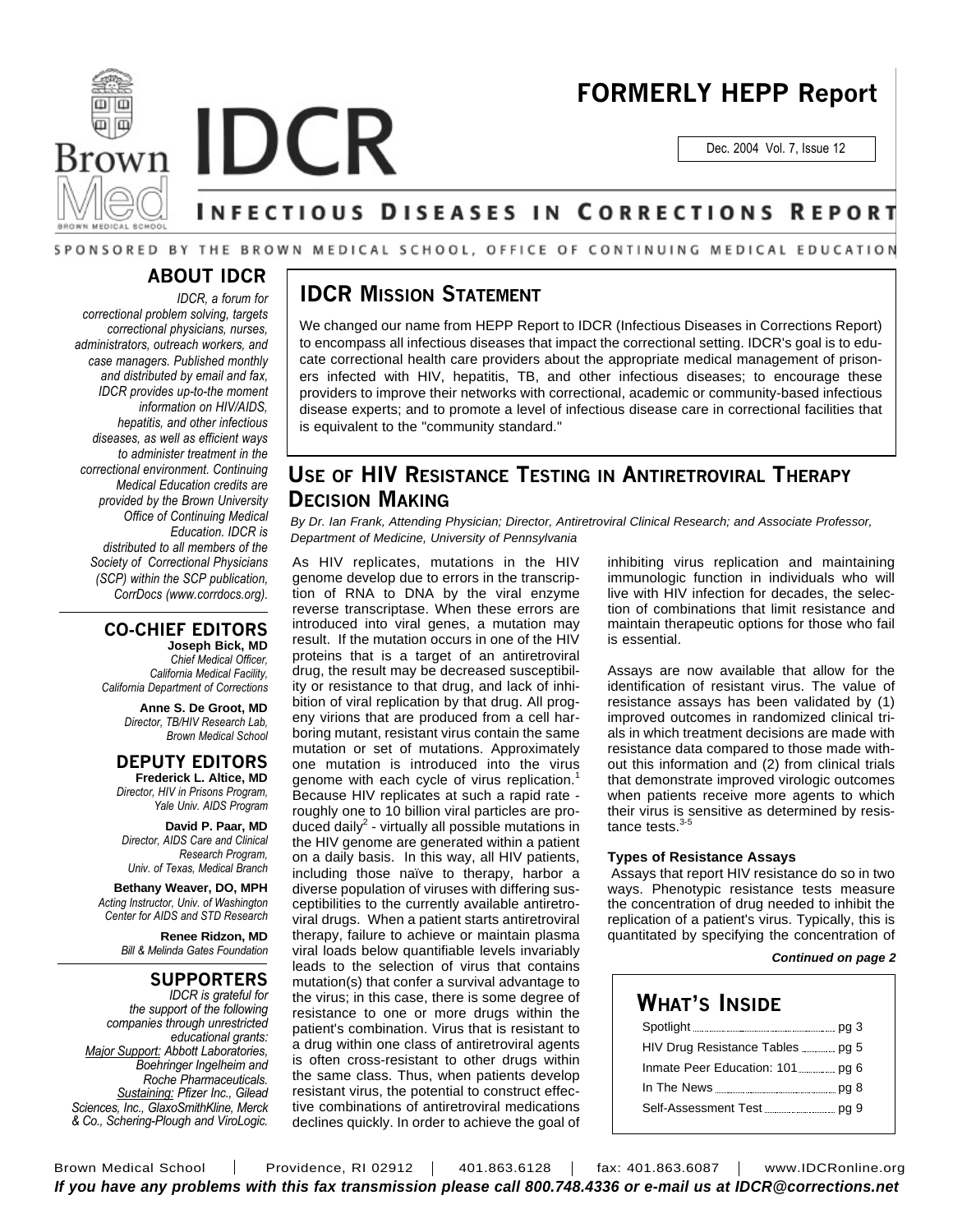### **USE OF HIV RESISTANCE...** *(continued from page 1)*

drug needed to inhibit 50% or 90% of virus replication (IC50 or IC90), or by comparing the fold-change in drug concentration required to inhibit the replication of the patient's virus compared to a representative, wild type, sensitive virus isolate. Genotypic resistance tests report the presence of specific mutations in the amino acid sequences of the HIV genome that encode the reverse transcriptase or protease enzymes, the targets of the HIV reverse transcriptase and protease inhibitors, or the part of the HIV genome that encodes a specific region that is the target of the HIV entry inhibitor.

### **Interpretation of Resistance Tests**

For phenotypic tests in order to know whether a drug is potentially active against a virus, one must compare the IC50 or fold-change in virus susceptibility to a particular drug to the "clinical cut-off" of that drug. The clinical cut-off refers to the fold-change of virus susceptibility above which the drug has less activity in vivo. Often there are two cut-offs. Virus with a fold-change in susceptibility below the lower cut-off is fully susceptible, while virus with a fold-change in susceptibility above the higher cut-off is very unlikely to be inhibited at all. Virus with a fold-change between the cut-offs is partially susceptible. One of the limitations of the use of phenotypic resistance tests is that clinical cut-offs have not been clearly established for some of the nucleotide reverse transcriptase inhibitors or protease inhibitors used alone or boosted with ritonavir.

Genotypic resistance tests report the codon(s) in the amino acid sequence of the virus that differs from wild type. Only those mutations with known impact on virus susceptibility are typically listed. With each mutation reported three pieces of information are usually given: the number of the codon in the amino acid sequence that is mutated, the wild-type base, and the mutant base. Genotypic resistance tests provide an interpretation that assesses the impact of the particular set of mutations observed in the patient's virus on the susceptibility of that virus to available drugs. This interpretation is derived in one of two ways. One method is the application of an algorithm based upon a set of rules that link specific mutations with known patterns of resistance to a drug. The algorithms used for interpretation need to be regularly updated in order to include newly described mutations associated with resistance. Rulesbased algorithms often fail to consider the interaction that several mutations may have on virus susceptibility. The second method for interpretation of genotypic resistance is the VirtualPhenotype™

(Virco). In this system, the sequence of the patient's virus is matched with viruses that have similar genotypes stored in a database. The viruses represented in the database have had phenotypic virus susceptibilities performed. The virtual phenotype provides the average fold-change in IC50 of these viruses, gives the approximate proportions of matched viruses in the database that are fully or partially susceptible or resistant, and indicates

Resistance testing is recommended in all patients with virologic failure prior to beginning a new antiretroviral combination.

whether the patient's virus is more likely to be sensitive or resistant. The virtual phenotype does not report whether the patient's virus is sensitive or resistance; it provides an estimate of the probability that the virus is sensitive or resistant.

#### **Limitations of Resistance Testing and Discordance Between Phenotypic and Genotypic Resistance Test Results**

There are certain limitations to the use of resistance tests. Because the current phenotypic and genotypic resistance test methodologies require PCR amplification of segments of the HIV genome, these assays may not be successfully performed when the patient's viral load is low. Generally, the viral load needs to be above 500 to 1,000 copies HIV-1 RNA/mL to obtain a result. In addition, resistance tests should be obtained with the patient continuing on therapy. Resistant virus in patients who stop therapy may decline in concentration as it is out-competed by wild type virus that is warehoused within latently infected cells. 6 The resistant virus will re-emerge if the selective pressure of therapy is resumed. Therefore, if patients have been off therapy for one or more months, it may be best to resume therapy for a period of time prior to obtaining a resistance test. Resistance tests results are, most reliably, a reflection of the pattern of resistance to the drugs the patient is currently taking. Mutations present at one time point may not be detected at a second time point after a patient has switched therapy. Mutant virus on one combination that is lost following a change in therapy will reemerge if the patient cycles back to drugs that were used previously. For these reasons, when considering modification of an antiretroviral combination, resistance tests are a better indication of what drugs will not be effective, rather than an indication of what drugs will

be effective. In addition, knowledge of prior patterns of resistance may be of value when selecting a new combination with the knowledge of a recent resistant test result.

**Indications for Use of Resistance Tests**

The International AIDS Society (IAS) - USA and the Panel on Clinical Practices for Treatment of HIV Infection of the U.S. Department of Health and Human Services (DHHS) have published recommendations on the use of resistance tests.<sup>7,8</sup> Both expert panels recommend resistance testing in patients with acute HIV infection or recent HIV infection, defined as seroconversion within the past one to two years. This recommendation is based upon a study that identified a cohort of patients with acute HIV infection, and demonstrated that of those who were infected in 1999 and 2000, 14% were infected with drug resistance virus.<sup>9</sup> In addition, drug resistance can be quite stable in this group of acutely infected individuals, with resistance to all classes of agents persisting for over a year in some patients. 10 The guidelines differ with respect to recommending resistance testing prior to initiating therapy in patients with chronic infection of more than two years duration - the IAS panel recommends testing, while the DHHS panel recommends considering it. A recent report in 10 major U.S. cities demonstrated that patients with chronic HIV infection were just as likely to harbor resistant virus as those with acute infection. <sup>11</sup> Resistance to the nucleoside reverse transcriptase inhibitors was most common. Therefore, resistance testing in antiretroviral naïve patients is increasingly common, irrespective of the duration of infection. Resistance testing is recommended in pregnant women with quantifiable viral loads in order to optimize therapy and minimize the risk of vertical transmission.

Resistance testing is recommended in all patients with virologic failure prior to beginning a new antiretroviral combination. Patients with a quantifiable viral load on their initial combination may have virus that is resistant to only one, or perhaps two, agents in their combination. These individuals have many options for their next combination, and their therapy should ideally be switched to three new drugs, even if they exhibit virus that is only resistant to a single agent. In patients who fail multiple regimens, the pattern of resistance is typically complex. Resistance testing is used to optimize the therapeutic response, but the goal of achieving an undetectable viral load may not be possible. In addition, if a patient's CD4+ lymphocyte count is high, it may be prudent to withhold an agent or class of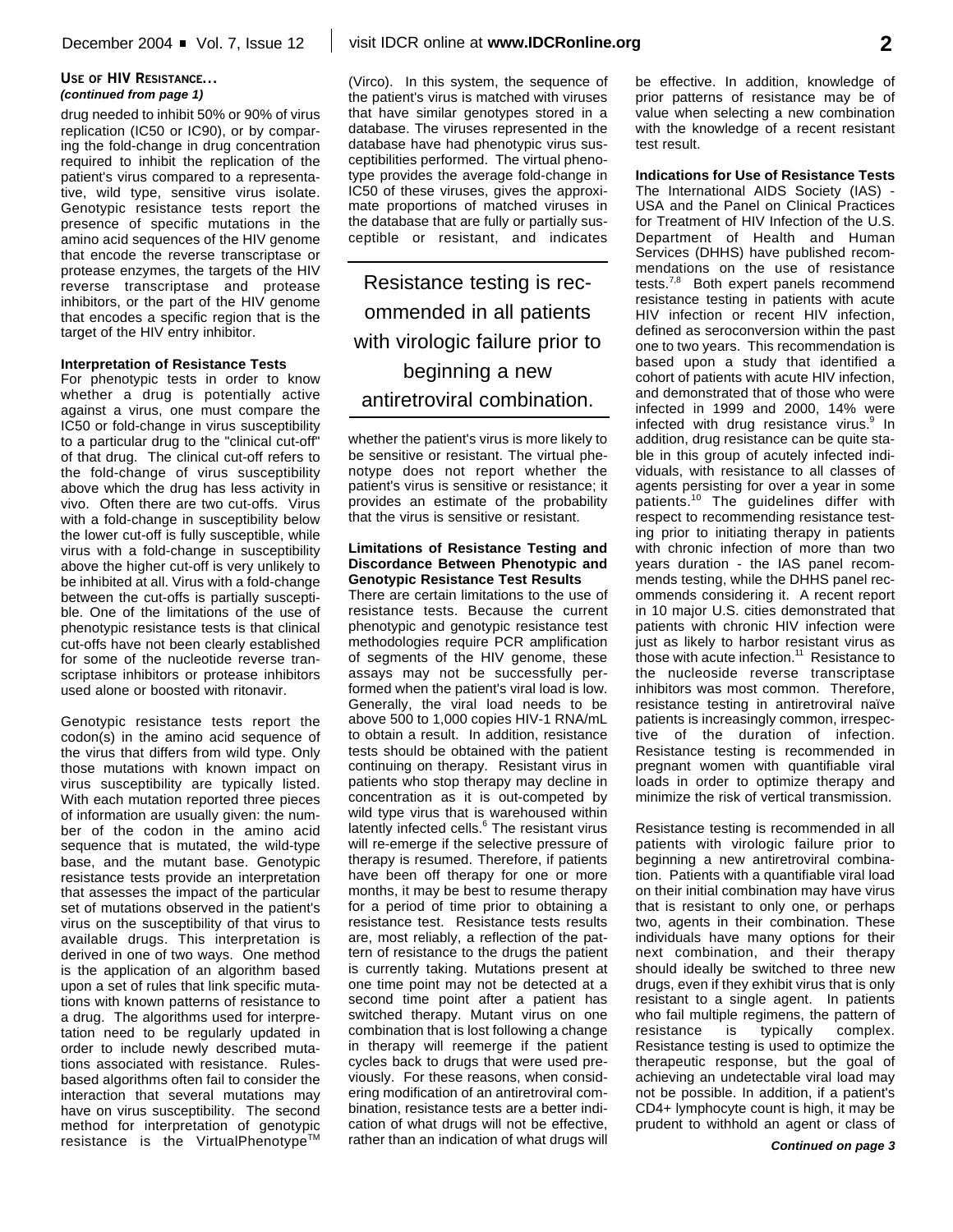### **SPOTLIGHT: IDSA CONFERENCE UPDATE**

#### *By Courtney Colton\*, IDCR Managing Editor*

This year the Infectious Diseases Society of America (IDSA) hosted a seminar at which Drs. Godofsky, Sulkowski, Dieterich, and McGovern all gave lectures pertaining to coinfection and monoinfection with hepatitis C virus (HCV) and HIV. Below are the highlights from this seminar.

HCV affects an estimated four million persons in the United States with a prevalence of approximately 1.8% in the general public. The prevalence of HCV for those incarcerated is much higher. The number of inmates with HCV is approximately 255,000, giving a prevalence of 15%. This risk is not contained within correctional facilities, since those released can transmit HCV to their home communities when they return.

In recent years, the incidence of acute HCV infection in the U.S. has declined, in part to mandatory blood supply screening. The most significant risk factors for HCV transmission include injection drug use, accounting for approximately 60-70% of all new cases of HCV, and sexual transmission, accounting for up to 20% of new cases. The limited number of clinicians treating HCV, approximately 2,200, and limited resources, including time, staff, and education, are inadequate in meeting the needs of the large number of patients who are infected with HCV or with both HCV and HIV.

While HCV and HIV have similar modes of transmission, the efficiency of transmission of each virus is very different. The HCV virus is transmitted primarily through blood, with injection drug use being the leading route of transmission. The leading route of transmission for HIV is unprotected heterosexual contact. Based on the different modes of transmission, both demographic and clinical differences in the HIV/HCV-coinfected and HIV-monoinfected patient can be seen. In outpatient studies, coinfected persons have been found to be more likely to have used injection drugs, to be older, to be nonwhite, to have received less than 12 years of education, and to have undergone care with use of public funds. HIV exacerbates the natural history of HCV; among those infected with HCV, those with concurrent HIV infection are less likely to have cleared infection with HCV than those without HIV infection. HIV infection has also been associated with higher HCV RNA viral load and a more

rapid progression of HCV-related liver disease. Accordingly, guidelines have been developed for the management of HCV in HIVinfected persons. These guidelines recommend initial treatment of HCV in HIV-infected persons with pegylated interferon plus ribavirin for 48 weeks. Additionally, HIV/HCV-coinfected persons on HCV treatment should be monitored closely given the high likelihood of adverse effects.

The AIDS Pegasys Ribavirin International Co-Infection Trial (APRICOT) evaluated the efficacy and safety of pegylated interferon alfa-2a plus ribavirin (PEG IFN alfa-2a plus RBV) in 868 HIV/HCV coinfected patients. Patients were randomized to one of three 48-week regimens. The overall sustained virologic response (SVR) of 40% was the highest in the regimen including PEG IFN alfa-2a plus RBV, compared to an SVR of 12% and 20%, for regimens excluding ribavirin.

Drug-associated hepatotoxicity has emerged as a major issue in the era of highly active antiretroviral therapy (HAART). In patients infected with HIV, hepatotoxicity can lead to liver-related morbidity, discontinuation of treatment, and death. Drug reactions are classified into two categories: predictable drug reactions, which are often dose-dependent, and unpredictable drug reactions, which are host-dependent and not dose-dependent. Unpredictable drug reactions occur when a drug is converted into a metabolite that is either toxic or acts to provoke some hypersensitivity reaction. Furthermore, unpredictable drug reactions are further classified into immunologic idiosyncratic reactions, such as hypersensitivity reactions accompanied by fever and rash, which occur with a short latency of onset, and idiosyncratic metabolic reactions, characterized by a long latency before onset. Patient vulnerability to liver injury is dependent on the toxification/detoxification processes involved in drug metabolism. Up-regulation of cytochrome P450 (CYP 450) can increase production of certain toxic metabolites. Factors contributing to increased susceptibility to drug-inducted liver disease include age, gender, HIV infection, and alcohol use.

*Disclosures: \*Nothing to disclose* 

#### **USE OF HIV RESISTANCE...***(continued from page 2)*

agents if it is unlikely that the patient will achieve an undetectable viral load, in the hopes that when newer agents are available a combination can be constructed that will be more successful in reducing the viral load below detectable levels.

#### **Selecting Genotypic or Phenotypic Resistance Testing**

Phenotypic resistance testing is more costly than genotypic testing. Therefore, genotyping may be preferred in resource limited settings. However, in true resource limited areas, neither of these may be an option. Despite the high cost of this monitoring, the selection of the most effective combination, and the prevention of additional virologic failure, virus resistance, and CD4+ count decline will be the most cost effective strategy in the long run, as it better achieves the most effective combination of drugs and limits or delays treatment failure. A genotypic resistance test is usually adequate when testing a treatment naïve patient prior to initiating therapy or evaluating a patient failing on their first combination. However, the more complex the mutational pattern, the greater the value of a phenotypic resistance test. Patients who have failed more than three combinations will often harbor multiple mutations, and both a genotypic and phenotypic resistance test may be necessary to optimize the next combination.

#### *DISCLOSURES:*

*\*Speaker's Bureau for both Virco and Virologic REFERENCES:*

*1. Mansky LM, Temin HM. J Virol. 1995; 69:5087-5094.*

*2. Perelson AS, Neumann AU, Markowitz M, et al. Science 1996; 271:1582-1586.* 

*3. Lanier E, Hellmann N, Scott J, et al. 8th Conference on Retroviruses and Opportunistic Infections; February, 2001; Chicago, IL. Abs 254. 4. Hirsch MS, Brun-Vezinet F, Clotet B, et al. Clin Infect Dis 2003; 37:112-128.*

*5. Panel on Clinical Practices for Treatment of HIV infection. March 24, 2004. Available at: http://aidsinfo.nih.gov*

*6. Little SJ, Koelsch KK, Ingacio CC, et al. 11th Conference on Retroviruses and Oportunistic Infections; February, 2004; San Francisco, CA. Abs 36LB.*

*7. Petropoulos CJ, Chappey C, Parkin NT. 43rd Interscience Conference on Antimicrobial Agents and Chemotherapy. Sept, 2003; Chicago, IL, Abs. H-451.* 

*8. Whitcomb JM, Parkin NT, Chappey C, et al. JID 2003; 188:992-1000. 9. Baxter JD, Mayers DL, Wentworth DN, et al. AIDS 2000; 14:F83-93. 10. Tural C, Ruiz L, Holtzer C, et al. AIDS 2002; 16:209-218.*

*11. Cohen C, Hunt S, Sension M, et al. AIDS 2002; 16:579-588.*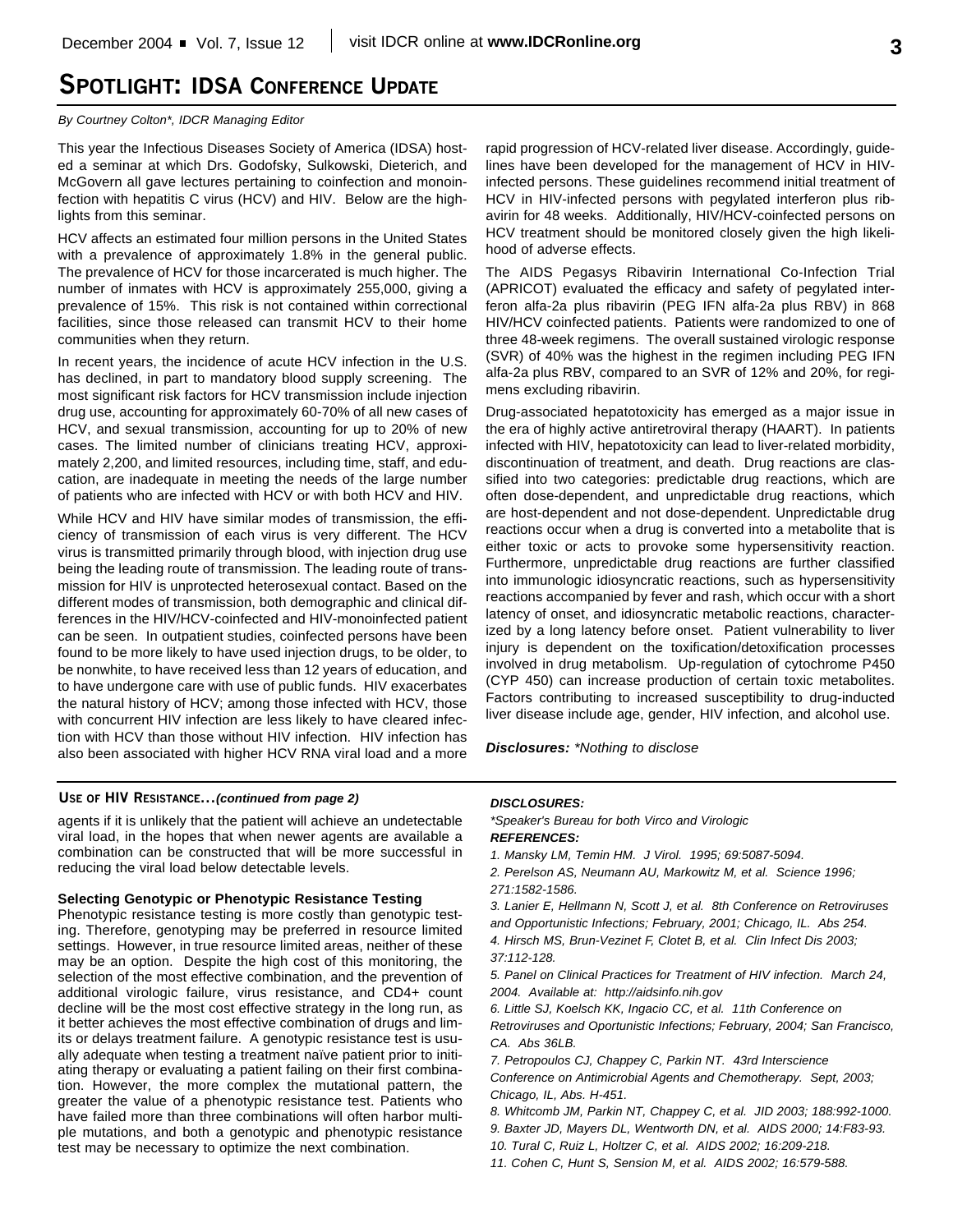## **LETTER FROM THE EDITOR**

Dear Correctional Colleagues:

Beginning with the uprising at the Stonewall bar in New York City in 1969, a new sense of freedom and pride reverberated across this country among gay men and women. Twenty-five years ago, the first cases of a strange "gay plague" were recognized in this country. In major city centers across the U.S., young gay men were diagnosed with mysterious illnesses that had previously only been seen in those with severe immunodeficiency due to cancer or chemotherapy. By the early eighties, much of the enthusiasm of the seventies gave way to fear, ignorance, and ostracism directed towards the lifestyle of those infected. Precious years were lost, during which education and prevention efforts might have changed the course of the epidemic. Worldwide, millions have died, tens of millions of children have been orphaned, and over 40 million people have been infected with HIV.

Thankfully, this past decade has brought hope to some of those who are living with HIV. Antiretroviral therapy continues to evolve, and many of those who are HIV-infected now have a chance to live longer more productive lives. Woefully, however, the benefits have been limited to a relatively small group of individuals in wealthier countries. Most of those who are HIV-infected around the world are not even aware of their infection, and most of those who are infected have no realistic hope of ever acquiring life-extending treatments. And, perhaps because of the failure to respond more forcibly in the early years of this epidemic, the virus has now made dramatic inroads to all sectors of humanity… men, women, children, gays and straights, injection drug users, hemophiliacs, and others.

As we commemorate World AIDS Day on December first this year, let us pause to remember all of those who have suffered through the years as a result of this virus. Let us especially remember the women- our mothers, sisters, aunts, wives, daughters, and lovers. Women not only have the highest incidence of new infections, but because of their role as caregivers and nurturers are disproportionately affected by HIV as well. Let us continue to speak out for society's marginalized HIVinfected persons… prisoners, injection drug users, commercial sex workers, the poor, and others. As Martin Luther King once said, "our lives begin to end the moment that we stop speaking out about things that matter".

This month, IDCR features a review of HIV resistance testing by Dr. Ian Frank, and we reprint tables from the Stanford database on resistance mutations. California DOC inmate Michael Simmons offers an insider's view on inmate peer education programs, we offer highlights from recent conferences, and we announce the selection of Dianne Rechtine as the first recipient of the Stephen Tabet Award for Excellence in correctional healthcare. Next month, we will bring you an update on changes in HIV treatment guidelines. Thank you for your continued readership, and we welcome your suggestions for future topics.

Sincerely, Joseph Bick<br>Joseph Bick, MD

Joseph Bick, MD

### **Subscribe to IDCR**

Fax to **617-770-3339** for any of the following: *(please print clearly or type)*

| Yes, I would like to add/update/correct (circle one) my contact information for my complimentary |  |  |
|--------------------------------------------------------------------------------------------------|--|--|
| subscription of IDCR fax/email newsletter.                                                       |  |  |
|                                                                                                  |  |  |

- Yes, I would like to sign up the following colleague to receive a complimentary subscription of IDCR fax/email newsletter.
- Yes, I would like my IDCR to be delivered in the future as an attached PDF file in an email (rather than have a fax).

| NAME:                       |                                                           | <b>FACILITY:</b> |                                                           |        |         |                       |
|-----------------------------|-----------------------------------------------------------|------------------|-----------------------------------------------------------|--------|---------|-----------------------|
| <b>CHECK ONE:</b>           |                                                           |                  |                                                           |        |         |                       |
| O Physician<br>O Pharmacist | O Physician Assistant<br>O Medical Director/Administrator |                  | O Nurse/Nurse Practitioner<br>○ HIV Case Worker/Counselor |        | O Other | O Nurse Administrator |
| ADDRESS:                    |                                                           | CITY:            |                                                           | STATE: |         | ZIP:                  |
| FAX:                        |                                                           | PHONE:           |                                                           |        |         |                       |
| EMAIL:                      |                                                           |                  |                                                           |        |         |                       |

#### **Faculty Disclosure**

In accordance with the Accreditation Council for Continuing Medical Education Standards for Commercial Support, the faculty for this activity have been asked to complete Conflict of Interest Disclosure forms. Disclosures are listed at the end of articles. All of the individual medications discussed in this newsletter are approved for treatment of HIV and hepatitis unless otherwise indicated. For the treatment of HIV and hepatitis infection, many physicians opt to use combination antiretroviral therapy which is not addressed by the FDA.

> **Senior Advisors** Karl Brown, MD *Rikers Island Jail*

Ralf Jürgens *Canadian HIV/AIDS Legal Network*

Joseph Paris, PhD, MD *CCHP Georgia Dept. of Corrections*

Abby Dees, JD *CorrectHELP: Corrections HIV Education and Law Project*

David Thomas, MD, JD *Division of Correctional Medicine, NovaSoutheastern University College of Osteopathic Medicine*

Louis C. Tripoli, MD, F.A.C.F.E. *Correctional Medical Institute, Correctional Medical Services*

Lester Wright, MD *New York State Department of Corrections*

**Associate Editors**

Dean Rieger, MD *Indiana Department of Corrections*

Josiah Rich, MD *Brown University School of Medicine, The Miriam Hospital*

> Steven F. Scheibel, MD *Regional Medical Director Prison Health Services, Inc.*

> David A. Wohl, MD *University of North Carolina*

> Michelle Gaseau *The Corrections Connection*

> **Layout** Kimberly Backlund-Lewis *The Corrections Connection*

**Distribution** *Screened Images Multimedia*

> **Managing Editor** Courtney E. Colton *IDCR*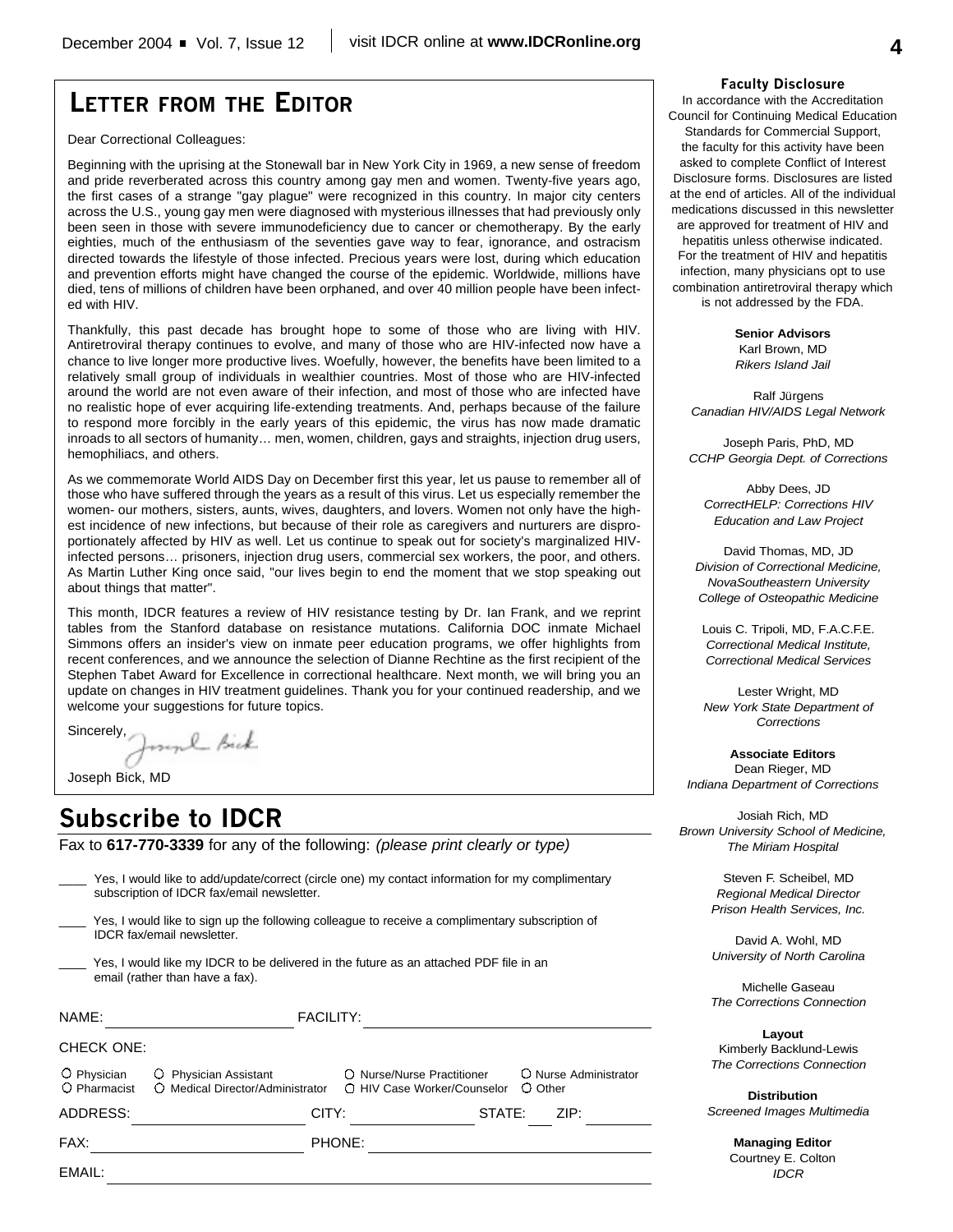

# **HIV DRUG RESISTANCE**



 $\bullet$ 

**High Level Resistance**

- **Intermediate Resistance**
- **Low Level Resistance**
- **Contributes to Resistance**
	- **No Resistance**
- **Hypersensitivity**



Taken from the **Stanford HIV Drug Resistance Database** for more information visit http://hivdb.stanford.edu

*Tables last updated October 25, 2004*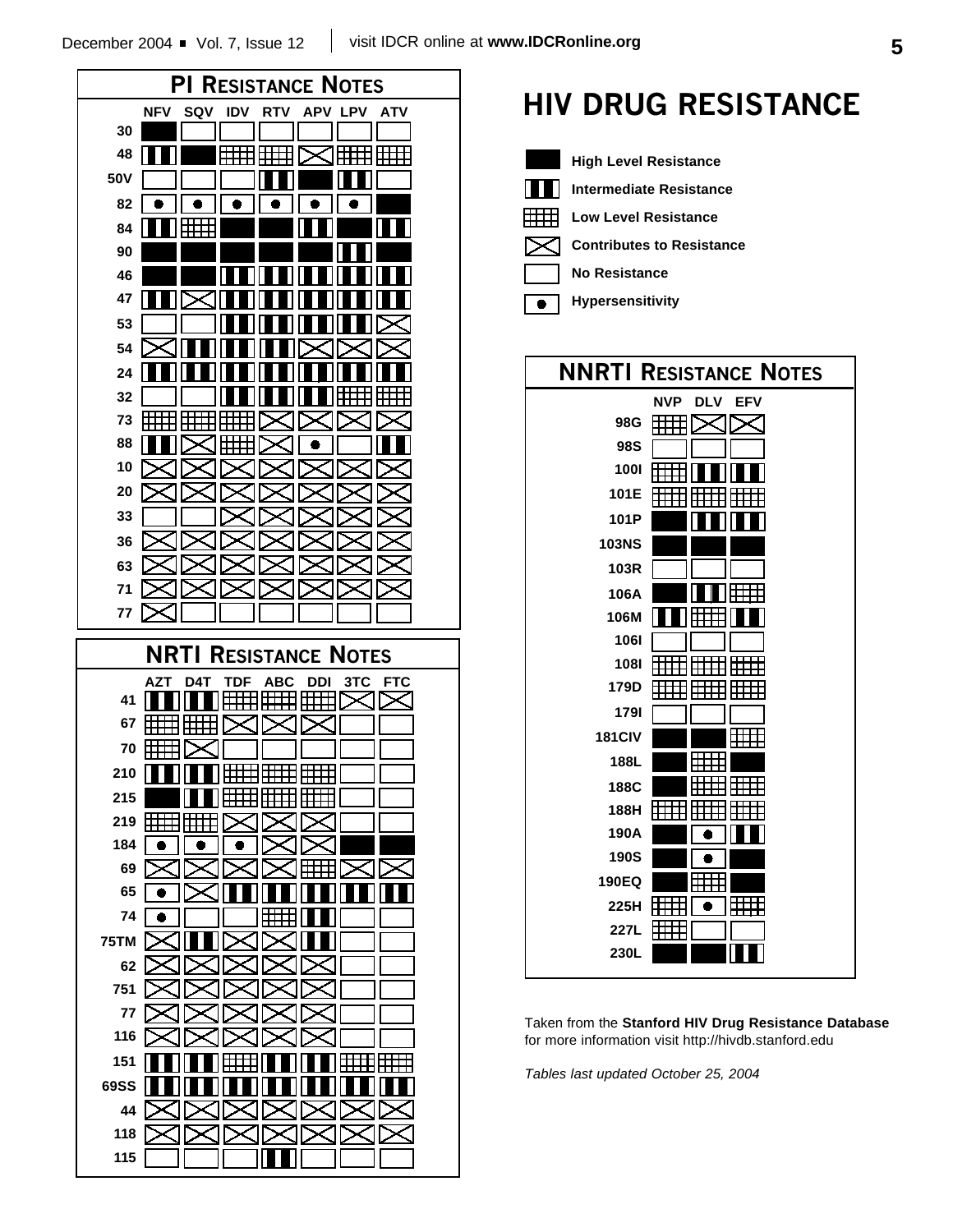### **INMATE PEER EDUCATION PROGRAMS: 101**

*By Thomas Michael Simmons\*, incarcerated at California State Prison, Lancaster, where he serves as an Inmate Educator of the Inmate Peer Education Program*

Prison populations have swollen to juggernaut proportions in recent years. Each institution is not only a microcosm of disparate cultures, ethnicities, and lifestyles compressed into a seething mass of apathy, despair, distrust and uncertainty - but also a petri dish fermenting transmission of any number of communicable diseases.

Unconfined to prison walls, infections may be carried back to society itself upon a prisoner's release, or even by staff and visitor contact with the infected. This brings serious challenges to prison administrators and health care providers alike, especially in times of constrained budgets. However, opportunities do exist for intervention.

In 1996, the Joint United Nations Program on HIV/AIDS (UNAIDS) emphasized the importance of health care/disease prevention by stating, "Prisoners are the community. They come from the community, they return to it. Protection of prisoners is protection of our communities."<sup>1</sup>

In the late 1980s, the California Department of Corrections' Health Care Services Division (HCSD) created the Inmate Peer Education Program (IPEP.) While similar programs now exist elsewhere (Florida, Louisiana, Texas, etc), all share a unique commonality in challenging the long-held stereotype of "convict mentality", and bring about an opportunity for

positive change in the attitudes and behaviors of others. Peer educators are able to "speak the language" of other inmates, and may share similar experiences - thus having a more inherent credibility than those who represent "the system" (often distrusted or even ignored). Peer educators can be quite successful in winning the trust of the inmate population. Inmate educators also develop a positive focus and purpose in their lives, empowered by the perception of their ability to influence others in ways never believed possible - thus improving self-esteem, knowledge, and renewed commitment to the community.

Peer education programs focus on developing student attitudes and feelings, encouraging honesty, cooperation, and independent learning. Such programs emphasize mutual respect, discussion, and reinforcement of positive behavior. Peer programs provide a more humanistic approach, recognizing that learning is a change that develops in oneself that results from experiences. Through their efforts and behaviors, peer educators promote change in the prison culture and some of the socially accepted "norms" as a result. Through this commitment, peer educators can be deeply affected. As they see the change they bring about in others through fairness and balance in their presentations, inter-group relations overcome racism, sexism, and culturalism. Stereotypes are replaced by a more positive socialization; differences in others are acknowledged and embraced.

Peer education programs focus on developing student attitudes and feelings, encouraging honesty, cooperation, and independent learning.

Developed and audited by the HCSD, Field Operations, Office of Continuing Education and Training, the IPEP is designed to serve the prison population throughout the state. Inmate educators are trained to provide current, medically correct health information to raise awareness regarding infectious diseases (HIV, hepatitis, STDs, TB, Staph), as well as other health-related subjects that plague the prison system, and society at large. Daily operations and supervision are delegated through each institution's chain of command to the staff member designated as the Institutional Peer Education Coordinator.

> Those selected to become peer educators have a tremendous responsibility - not only do their peers expect them to be knowledgeable and current on recent developments in infectious disease, but staff and inmates alike expect them to be positive role models. Inmate educators are held, and hold each other, to a high standard of conduct. A screening and training process is employed, and subsequent to certification, all agree to adhere to a set of standards and expectations - failure of which are grounds for removal from the program. Such a process is used to avoid participation of those who may have their own "personal agendas" that are adverse to the mission of the program.

Candidates are recruited by either referral or through postings in the housing units. The

applicant's central file is reviewed to see if there are case factors that would impede his/her credibility and effectiveness, or pose a threat to security. Applicants are interviewed by the IPEP Coordinator, who then determines their suitability for training. A rigorous training program ensues, after which the candidate gives presentations that are evaluated by the group and coordinator. Upon successful completion, certification is issued. Work does not stop here, however, as all Peer Educators must participate in regular training sessions and Continuing Medical Education, and conduct a minimum of one presentation per quarter to maintain certification. Educators offer a variety of services including formal classes, informal groups/support groups, and personal counseling, in order to combat the enormous amount of ignorance and misinformation that exists within and outside the prison. Misconceptions that have bred fear, prejudices, and stigmatization are countered by the vital exchange of information which improves the general public's health and safety, as inmates often relay information to relatives and friends, either at visits, by mail, or telephone. Educators have also shared current information on disease management with medical staff unaware of recent developments.

Program success is a collaborative effort between peer educators, the HCSD, administrators and custodial staff that wholly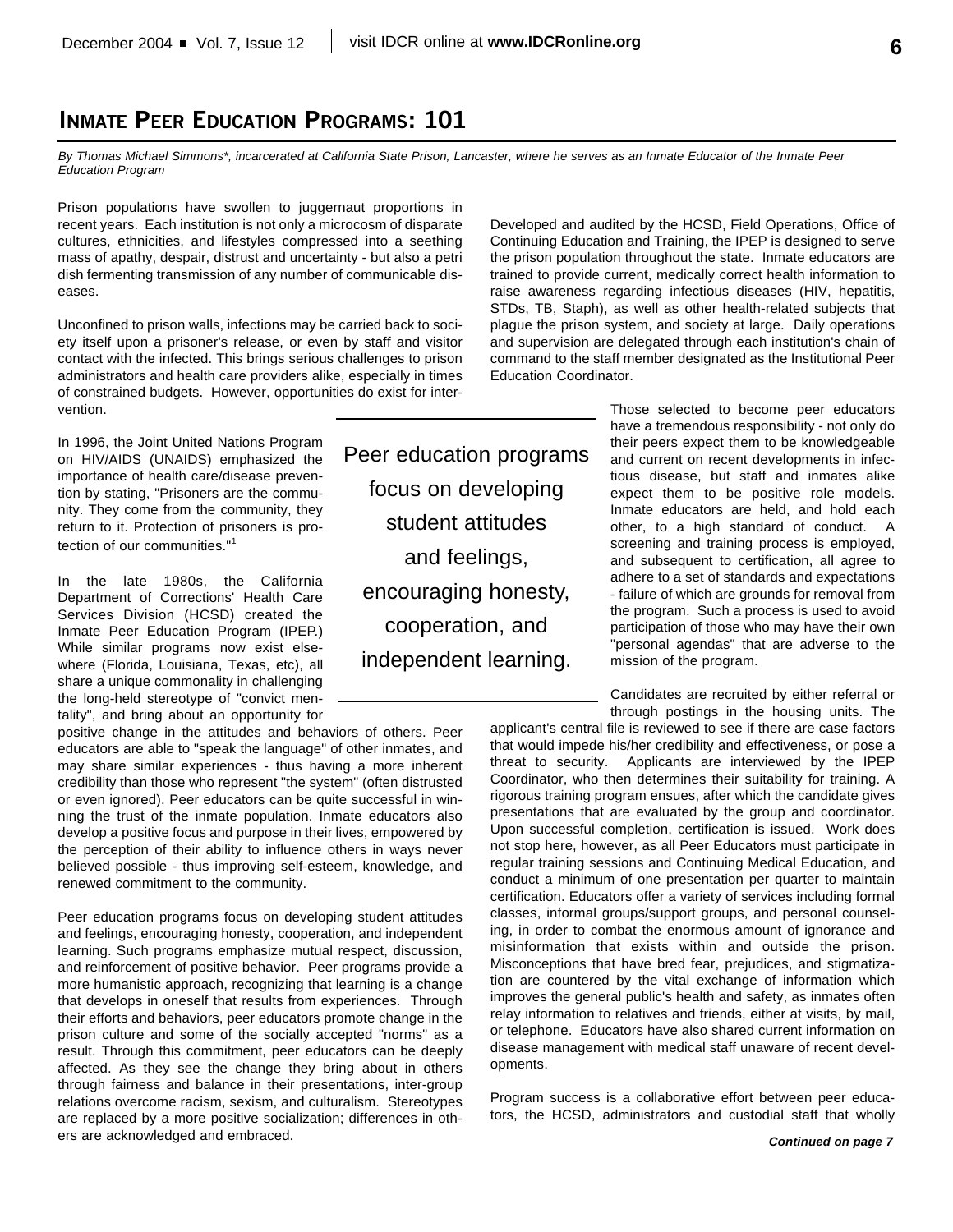### **FIRST ANNUAL STEPHEN TABET AWARD PRESENTED AT NCCHC**

The first annual Stephen Tabet award was given to Diane Rechtine on November 14, 2004 at the National Conference on Correctional Healthcare in New Orleans, La. Dr. Rechtine has exhibited unending dedication to improving correctional healthcare and has tirelessly advocated for her patients. All of us at IDCR believe that Dr. Tabet would be proud of this wonderful clinician being recognized as the first recipient of this award. Next month, managing editor Courtney Colton will present a spotlight on the career and accomplishments of Dr. Rechtine.

#### **INMATE PEER EDUCATION...***(continued from page 6)*

depends on involvement and support which are vital in enabling access to housing units, classrooms, and work sites. Equally important is support given by individuals and community-based organizations (CBOs), where training and resources are acquired or shared. Prison administrators are realizing that peerbased programs have four key advantages: credibility, range of services, benefits to inmates and peer educators, and costeffectiveness.

Problems that beset the program are the occasional obstacles raised by lockdowns, correctional staff who are either unaware of the program's efficacy, or unwilling to accept the idea that inmates can take on personal responsibility for themselves and others. Yet, as the program grows, such obstacles are removed. Another problem that arises is the availability of accurate and current information. Inmates in maximum-security institutions cannot directly access websites created by various health agencies/organizations. They must depend on the kind support of agencies like the CDC, NIH, Immunization Action Coalition, American Foundation for AIDS Research, IDCR, AIDS Project: Los Angeles, Immunization Action Coalition, UNAIDS, and a host of others to obtain such invaluable educational tools freely.

Here at the California State Prison in Lancaster, the IPEP has continued to receive the excellent support of the warden, associate wardens and custody staff in enabling its mission to continue.

Peer education continues to remain an effective means of addressing HIV/AIDS, hepatitis, STDs, and TB cases within the prison system(s), as well as target populations in the public sector. One often gets lost in the eddies of mass campaigns that exist to address the various epidemics, unable to see clearly how it takes each individual person's efforts to create changes in people's lives, and eventually changes that would bring such epidemics under control. Even the smallest, seemingly insignificant person can change their world, their future, and that of the world around them. Peer education proves that.

### *DISCLOSURES:*

*\*Nothing to Disclose*

### *REFERENCES:*

*1. "HIV/AIDS in Prisons." UNAIDS, 1996.*

# **HIGHLIGHTS OF THE 2004 ANNUAL NCCHC MEETING IN NEW ORLEANS**

*Contributed by Joseph E. Paris\*, PhD, MD, Annie De Groot\*\*, MD and Courtney Colton^*

The 2004 annual Conference of the National Commission on Correctional Health Care took place on November 13-17 2004 in New Orleans, Louisiana. This meeting is one of the most important gatherings of correctional health care providers that take place every year. Prior to the conference, IDCR hosted a preconference seminar and the Society for Correctional Physicians held its annual meeting. The conference sessions featured eight simultaneous tracks over three days, to the desperation of some attendees, who had too many quality presentations to choose from. Fortunately, audiotapes and handouts from are still available for sale (to obtain copies visit https://www.nrstaping.com/ ncchc/ncchc2004fall.php).

Over 200 correctional healthcare workers attended IDCR's preconference seminar, which was made possible again this year with the generous support of GlaxoSmithKline (GSK). Karl Brown MD (Infectious Disease Supervisor at Riker's Island Jail) provided a great number of detailed slides that illustrated the manifestations of syphilis, gonorrhea, chlamydia, and chancroid in correctional settings. Joseph Bick MD, (IDCR Co-chief editor and Director of the California Medical Facility, California Department of Corrections) spoke on infection control within the correctional setting, illuminating a number of barriers to cleanliness that impact on the transmission of infections in prisons and jail. Annie De Groot MD (IDCR Co-chief editor, Brown University) provided an update on HIV treatment recommendations for pregnant women. She pointed out a number of medications that are contraindicated and suggested that participants keep up with changes in the guidelines by accessing the Health and Human Services website on (http://hab.hrsa.gov/womencare.htm). Neil Fisher MD (Medical Director at Martin Correctional Institute) concluded the IDCR pre-conference seminar with a discussion on new 2004 HIV medications and guidelines, which will be the focus of the January 2005 issue of IDCR.

IDCR board members also presented seminars during the conference proper. Jody Rich MD discussed methadone maintenance and harm reduction in state and federal prisons. Joe Paris MD, PhD presided over a symposium on hepatitis C virus (HCV) that discussed HCV screening and testing, the role of liver biopsy, and treatment guidelines. David Paar MD delivered a rousing seminar on HIV treatment guidelines from his perspective as a correctional HIV provider in the Texas Department of Corrections.

### *DISCLOSURES: \*Nothing to disclose*

*\*\*Consultant and Speaker's Bureau: Abbott Laboratories, Boehringer Ingelheim Pharmaceuicals, GlaxoSmithKline, Gilead Sciences, Merck, Roche Pharmaceuticals, and Schering-Plough ^Nothing to disclose*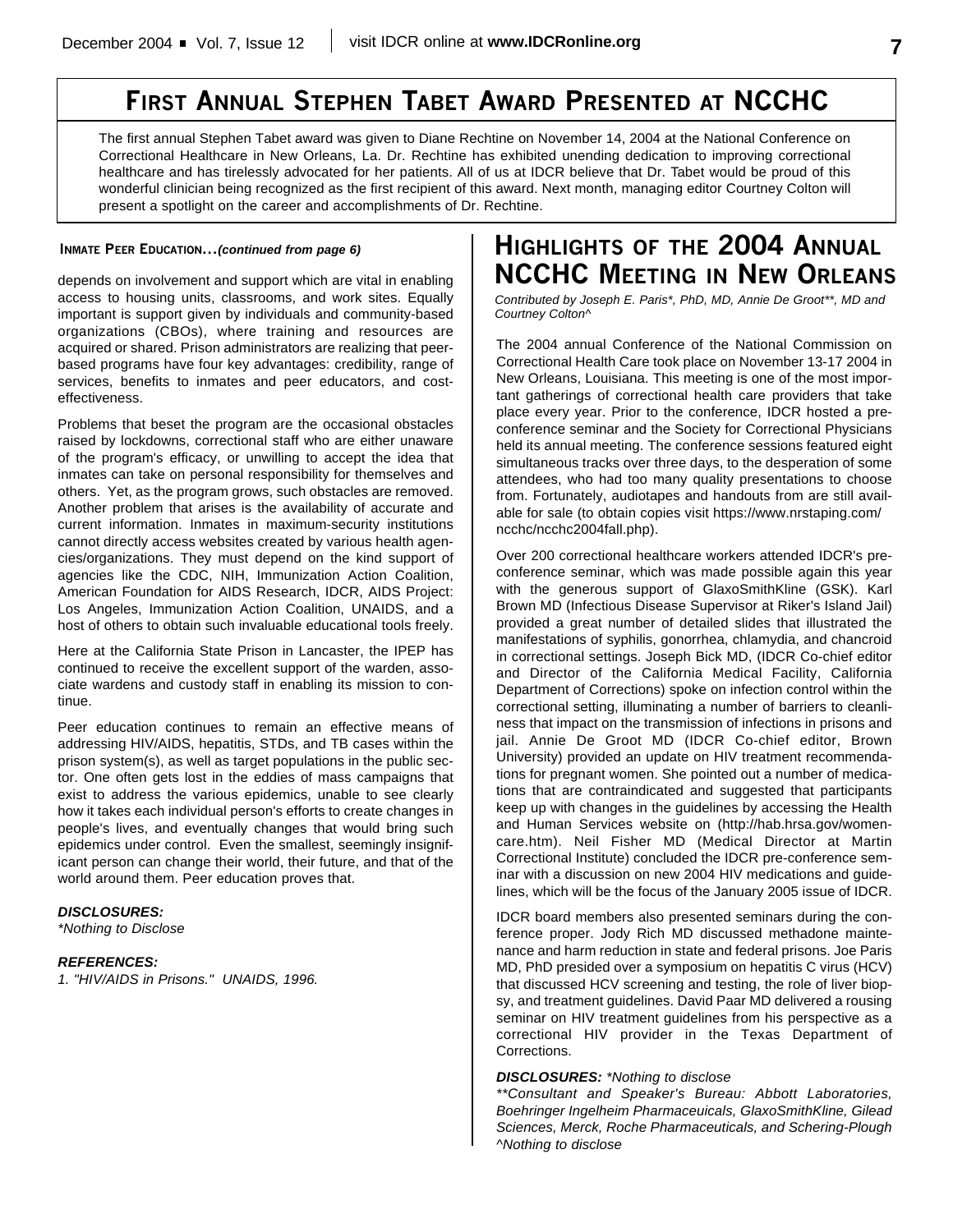### **SAVE THE DATES**

### **World AIDS Day**

*December 1* Get Involved and Make a Difference!

#### **14th Texas HIV/STD Conference**

*December 13-17 Austin, TX* Visit: www.tdh.state.tx.us/hivstd/ conf/2004/default.htm

### **Conference on Retroviruses**

**and Opportunistic Infections** *February 22 – 25, 2005 Boston, MA* Visit: www.retroconference.org/2005

**Management of HIV/AIDS in the Correctional Setting: A Live Satellite Videoconference Series "The Triply Diagnosed Patient: HIV, Mental Health & Substance Use"** *March 9, 2005 12:30-2:30 p.m. EST* Call: 518.262.4674 E-mail: ybarraj@mail.amc.edu Visit: www.amc.edu/patient/ hiv/hivconf/index.htm

#### **Improving the Management of HIV Disease Regional CME Courses**

*Atlanta, GA: March 11, 2005 New York, NY: March 17, 2005 Los Angeles, CA: April 16, 2005 Chicago, IL: May 2, 2005 Washington, DC: May 2005 San Francisco, CA: May or June 2005: Registration for this course will open soon.* Visit: www.iasusa.org/ registration/index.html.

**Submit Your Articles to IDCR!** Anyone interested, please contact Courtney Colton at Courtney\_Colton@brown.edu

# **RESOURCES**

**HIV Resistance Testing Fact Sheets:** www.aids.org

**Project Inform:** www.projinf.org

www.aegis.com

# **IN THE NEWS**

### **Efficacy of Valacyclovir and Acyclovir for Suppression of HSV Evaluated**

The efficacy of valacyclovir and acyclovir on genital herpes simplex virus (HSV) shedding was assessed in a double-blind, three-period crossover trial involving 69 HSV infected patients. Patients were assigned to one of three groups; 400mg oral acyclovir twice daily, 500mg oral valacyclovir twice daily, or placebo twice daily. After seven weeks of initial treatment, each participant crossed over to the second treatment for seven weeks, and then to the third treatment for the final seven weeks. It was found that both valacyclovir and acyclovir were associated with lower HSV shedding, both in quantity and frequency, as measured by PCR and culture, compared to the placebo. Total suppression of HSV viral replication was not achieved in either of the treatment groups.

*Anna Wald, Rachna Gupta, Elizabeth Krantz, et al. JID, 2004.*

*NATAP-www.natap.org*

### **Michigan Prisons Get \$1.2M to Test for HCV**

Governor Jennifer Granholm recently signed legislation giving \$1.2 million for a new HCV testing and treatment program for Michigan prisoners. This is the state's first step in a plan to fight the spread of HCV inside its 42 prisons. Granholm proposed the program earlier this year after a State Journal report in September 2003 found up to 18,000 of 48,000 Michigan inmates harbor HCV. *NATAP-www.natap.org*

### **Long-Term Outcome Looks Good**

Data was obtained for 343 patients with chronic HCV and then evaluated for sustained virological response (SVR), defined as no detectable HCV-RNA in serum at six months of treatment. Of 343 patients treated for chronic hepatitis C, 286 patients had a SVR. Among the patients with a SVR, the rate of decompensated liver cirrhosis and HCC was 1.0% and 0%, respectively. The standard mortality rate was 1.4 and there was no statistically significant difference in mortality between sustained virologic responders and the general population, matched for age and sex. Combination therapy leads to higher sustained virologic response rates than does monotherapy. In patients who had been treated with interferon monotherapy, the late relapse rate was 4.7%. In patients who were treated with both interferon and ribavirin, after four years of follow-up, the late virologic relapse rate was 3% and 1%, for patients treated for 24 and 48 weeks, respectively. After treatment with pegylated interferon with or without ribavirin, after 4 years of follow-up, a late relapse rate of 0.8% was reported.

*Gut. October, 2004. NATAP-www.natap.org*

#### **Solid-Organ Transplant in HIV-Infected Patients**

Traditionally, HIV-infected patients are often not considered for solid-organ transplants, including liver and kidney. However, improvements in antiretroviral therapy, opportunistic infection prophylaxis, and treatment to prevent rejection have made solid-organ transplant a possibility for HIVinfected patients. In one study, 26 and 19 patients received kidney and liver transplants, respectively. At a median follow-up of 314 days, two of the 26 patients who received kidney transplants died, while four of 19 patients who received liver transplants died. Death from opportunistic infections occurred in one of the kidney recipients and one of the liver recipients. At follow-up CD4+ cell counts were maintained and HIV RNA levels remained largely suppressed. This study indicates that in carefully selected patients, baseline immunologic and virologic values can be maintained, and opportunistic infection complications are often infrequent.

*www.iasusa.org NATAP-www.natap.org*

### **HIV/AIDS in Women on the Rise**

In 1992, women accounted for 14% of all AIDS cases in the United States. However, by 1999, women accounted for more than 20% of all AIDS cases. The epidemic has increased principally in African American and Hispanic women, with these two groups accounting for 81% of all AIDS cases reported to date among United States women. African American women and Hispanic women account for 67% and 14% of all AIDS cases in women, respectively. Of women living with AIDS, the two main reported transmission routes for HIV infection are heterosexual exposure (38%) or injection drug use (25%). Additionally, women aged 35-44 years were most likely to have contracted HIV through injection drug use, while women aged 20-24 were most likely to have contracted HIV through heterosexual exposure. States with the highest prevalence of AIDS cases in women include Florida, Georgia, South Carolina, Maryland, Delaware, New Jersey, New York, and Connecticut.

*NATAP-www.natap.org*

### **HCV Clearance Examined in Injection Drug Users (IDUs)**

A retrospective cohort of IDUs with HCV infection was established to examine spontaneous viral clearance, defined as two consecutive negative HCV RNA test results after infection. Estimates of viral clearance at six, 12, and 24 months were 27%, 42%, and 45%, respectively, for IDUs who experienced HCV antibody seroconversion between 1992-1996, compared with 19%, 34%, and 34%, respectively, for IDUs who experienced seroconversion between 1997-2002. Most cases of viral clearance occurred within the initial 12 months after the estimated time of infection, but spontaneous viral clearance did extend to as late as 24 months.

*Marianne Jauncey, Joanne Micallef, Stuart Gilmour, et al. JID, October 2004. NATAP-www.natap.org*